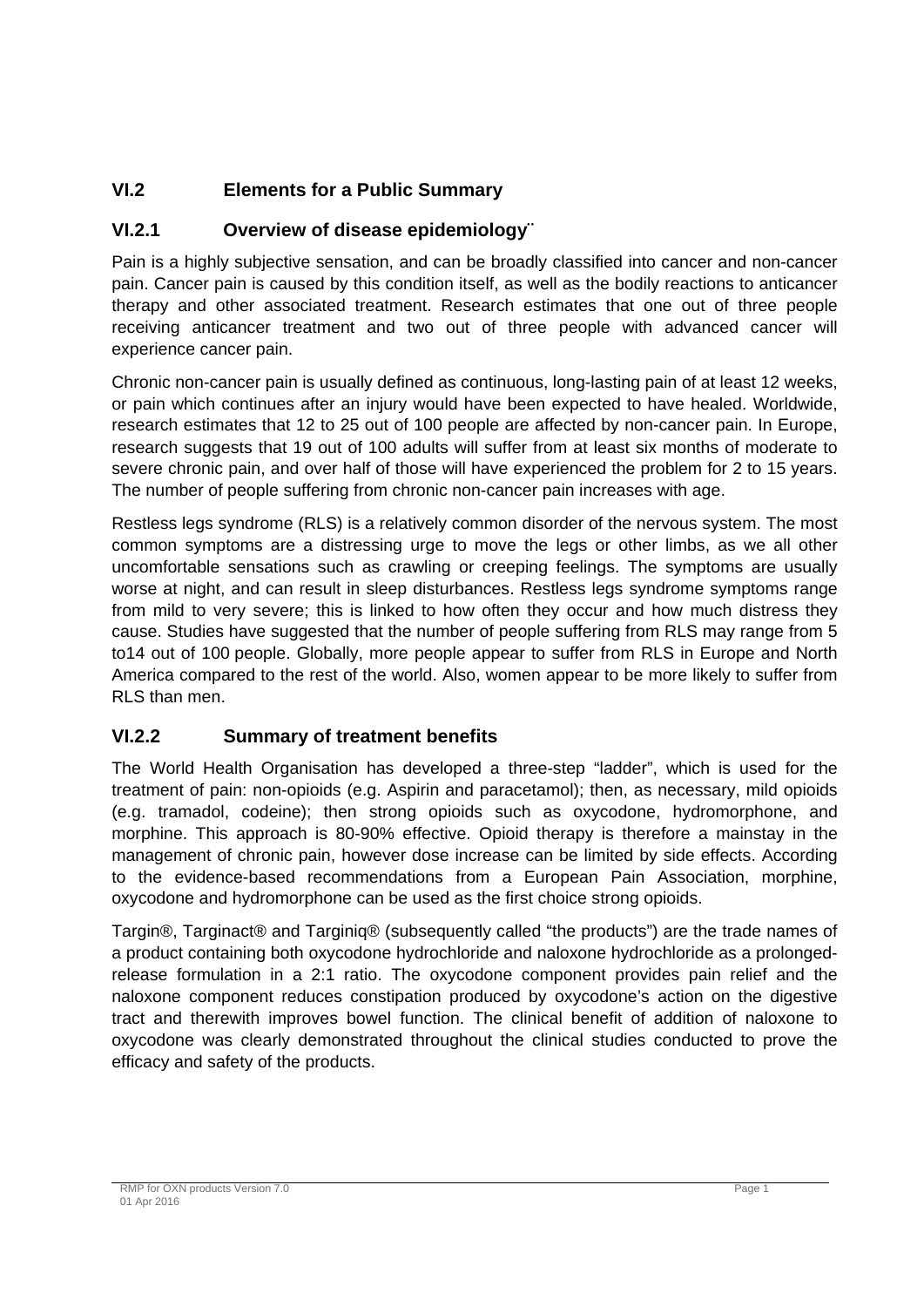Twenty (20) studies generated efficacy and safety data on the products including one dose finding study.

The results of three main studies involving 1050 patients suffering from moderate to severe pain overall demonstrated that the products provided superior pain relief compared to placebo, comparable pain relief compared to oxycodone hydrochloride prolonged-release (Oxygesic®; subsequently called "OxyPR") and improved bowel function compared to OxyPR. Furthermore, the results of supportive studies (excluding the dose finding study with 202 patients) involving 10080 patients were in line with the results gathered in the pivotal studies. All studies enrolled patients suffering from moderate to severe pain such as cancer pain, severe non-cancer pain, e.g. post-operative pain, pain due musculoskeletal pain conditions (e.g. low back pain), pain due to damage to nerves caused by diabetes and other inadequately treated severe pain conditions.

All clinical studies performed to support the efficacy claims of the products were conducted according to the current scientific standard and respective EU guideline (CPMP/EWP/612/00). The products were compared either to other active substances (e.g. OxyPR, morphine prolonged-release, pregabalin) or compared to placebo.

Demographic characteristics (age, race, and sex) and baseline characteristics were balanced across different treatments and study designs.

The patient population included in the clinical studies is representative for the patient population in clinical practice and clearly demonstrate that the products are efficacious and safe for the treatment of moderate to severe pain.

Due to the extensive clinical development programme and the availability of the products in the market since many years, a huge amount of experience exists.

In addition to pain studies (19 studies), one study was performed to investigate the efficacy and safety of the products for the treatment of severe to very severe RLS of unknown origin in patients where the previous treatment did not show benefit any longer. The results of this study demonstrated that the products were efficacious for the treatment of RLS related symptoms.

### **VI.2.3 Unknowns relating to treatment benefits**

In the main and supporting studies nearly all patients were white Caucasians aged between 21 and 95 years suffering from moderate to severe pain of different origin. There is no evidence to suggest that results would be any different in non-white patients. No information about pain treatment of the paediatric population or pregnant or breast feeding women is available.

A treatment benefit of the products was shown in one trial with patients suffering from severe to very severe RLS of unknown origin after previous treatment didn't show benefit any longer. Demographic characteristics (age, race, and sex) and baseline characteristics were balanced across the treatment groups. This was the first confirmatory trial which provided the evidence about the efficacy of the products in patients suffering from severe to very severe RLS of unknown origin. At this point in time the study does not allow for a full assessment of a potential long term benefit of the products therapy in RLS patients, the option to use the products as first line therapy or to use it in mild forms of RLS.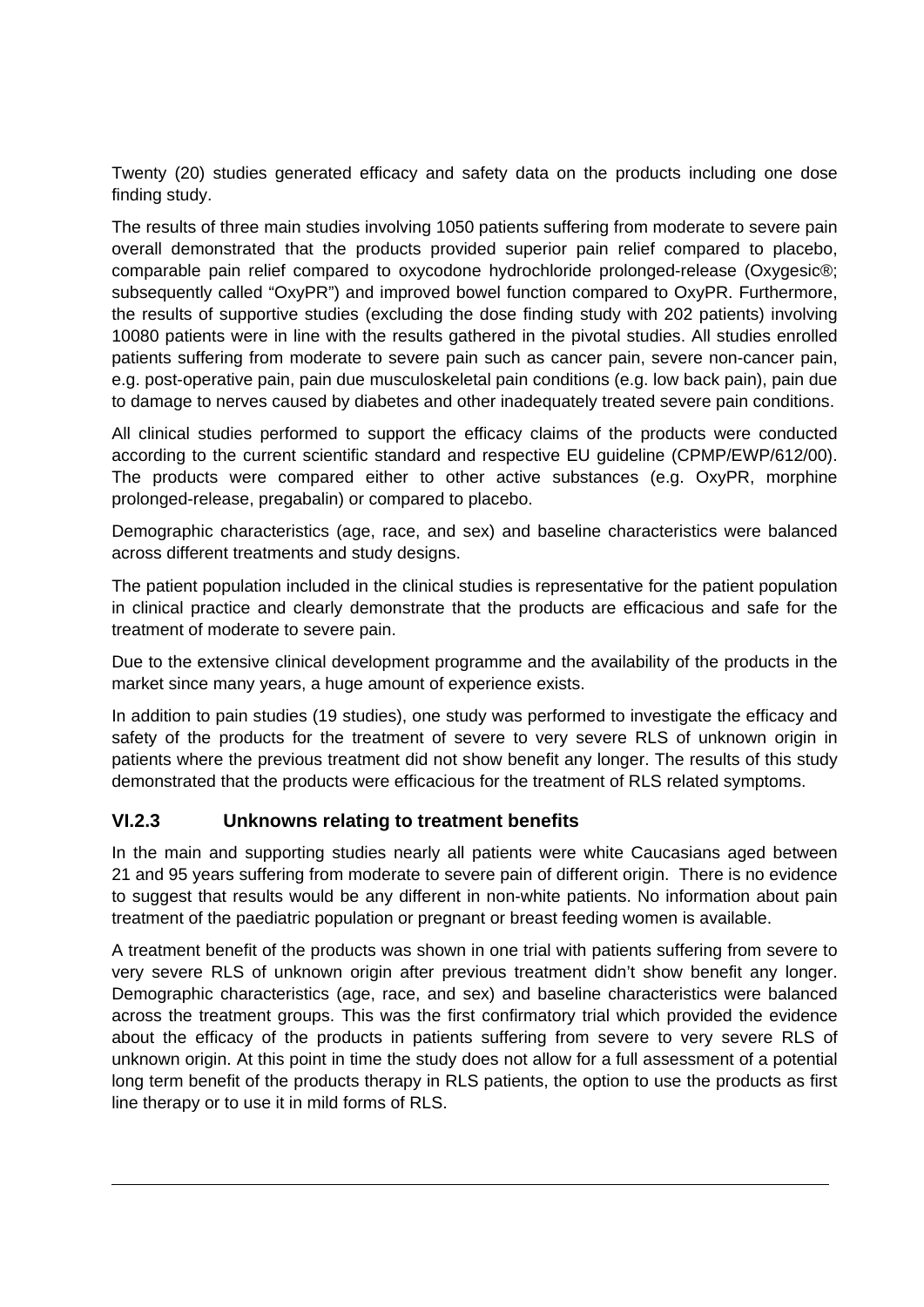# **VI.2.4 Summary of safety concerns**

| <b>Risk</b>                                                                               | What is known                                                                                                                                                                                                                                                                                                                                                                                                                                                                                     | <b>Preventability</b>                                                                                                                                                                                                                                                                                                                                        |
|-------------------------------------------------------------------------------------------|---------------------------------------------------------------------------------------------------------------------------------------------------------------------------------------------------------------------------------------------------------------------------------------------------------------------------------------------------------------------------------------------------------------------------------------------------------------------------------------------------|--------------------------------------------------------------------------------------------------------------------------------------------------------------------------------------------------------------------------------------------------------------------------------------------------------------------------------------------------------------|
| Slow or weak breathing<br>(Respiratory<br>depression)                                     | The most serious side effect is a<br>condition where you breathe more<br>slowly or weakly than expected<br>(respiratory<br>depression).<br>This<br>condition can happen if you take too<br>much of the drug.                                                                                                                                                                                                                                                                                      | Yes, by recognising the signs of<br>respiratory depression or overdose,<br>and calling your doctor or hospital<br>straight away. If you suffer respiratory<br>depression,<br>you<br>may<br>need<br>emergency treatment in hospital,<br>where a drug that reverses the effects<br>of oxycodone may be given.                                                  |
| Drug addiction<br>(Drug<br>dependence and drug<br>withdrawal syndrome)                    | As with all strong painkillers, there is<br>a risk that you may become addicted<br>on oxycodone.<br>Withdrawal<br>symptoms<br>such<br>as<br>palpitations,<br>agitation,<br>anxiety,<br>shaking or sweating may occur if you<br>suddenly stop taking the oxycodone<br>naloxone product or if you decrease<br>dose<br>abruptly.<br>Withdrawal<br>the<br>symptoms may also occur after you<br>are switched from a different opioid-<br>containing<br>medication<br>pain<br>to<br>oxycodone naloxone. | You<br>should<br>not<br>suddenly<br>stop<br>administering oxycodone naloxone<br>unless your doctor tells you to. If you<br>want to stop using the oxycodone<br>naloxone products, discuss this with<br>your doctor first. They will tell you how<br>to do this, usually by reducing the<br>dose gradually so you do<br>not<br>experience unpleasant effects. |
| Deliberate or accidental<br>intake<br>of more drug<br>should<br>than<br>you<br>(Overdose) | If you take more oxycodone naloxone<br>than you should, this may make you<br>feel very sleepy, sick or dizzy. You<br>may also have breathing difficulties<br>leading to unconsciousness or even<br>death and may need emergency<br>treatment in hospital.                                                                                                                                                                                                                                         | Yes, by adhering strictly to<br>the<br>instructions on how to take<br>this<br>medicine given by your doctor and<br>described in the patient information<br>leaflet.                                                                                                                                                                                          |
| Medication error                                                                          | If you take oxycodone naloxone in a<br>wrong way (such as crushing the<br>tablet or taking it more or less<br>frequently than instructed), you may<br>experience serious side effects which<br>may be fatal.                                                                                                                                                                                                                                                                                      | Yes, by adhering strictly to<br>the<br>instructions on how to take<br>this<br>medicine given by your doctor and<br>described in the patient information<br>leaflet.                                                                                                                                                                                          |
| Reduced frequency of<br>movements<br>bowel<br>(Constipation)                              | Constipation is a common side effect<br>of oxycodone naloxone.                                                                                                                                                                                                                                                                                                                                                                                                                                    | Partly yes, by adequate food and<br>drink intake.                                                                                                                                                                                                                                                                                                            |
| bowel<br>Loose<br>movements (Diarrhoea)                                                   | If you have suffered from constipation<br>with a different opioid pain killer,<br>diarrhoea may occur after you are<br>switched to oxycodone naloxone. It<br>may also be due to an intolerance<br>reaction to excipients or due to a<br>number of non-medication specific<br>reasons.                                                                                                                                                                                                             | Preventability relies on treatment of<br>the underlying disease, if any, and<br>awareness<br>of<br>intolerance<br>to<br>excipients.                                                                                                                                                                                                                          |

#### **Table** Fejl! Ingen tekst med den anførte typografi i dokumentet.**-1: Summary of safety concerns – Important identified risks**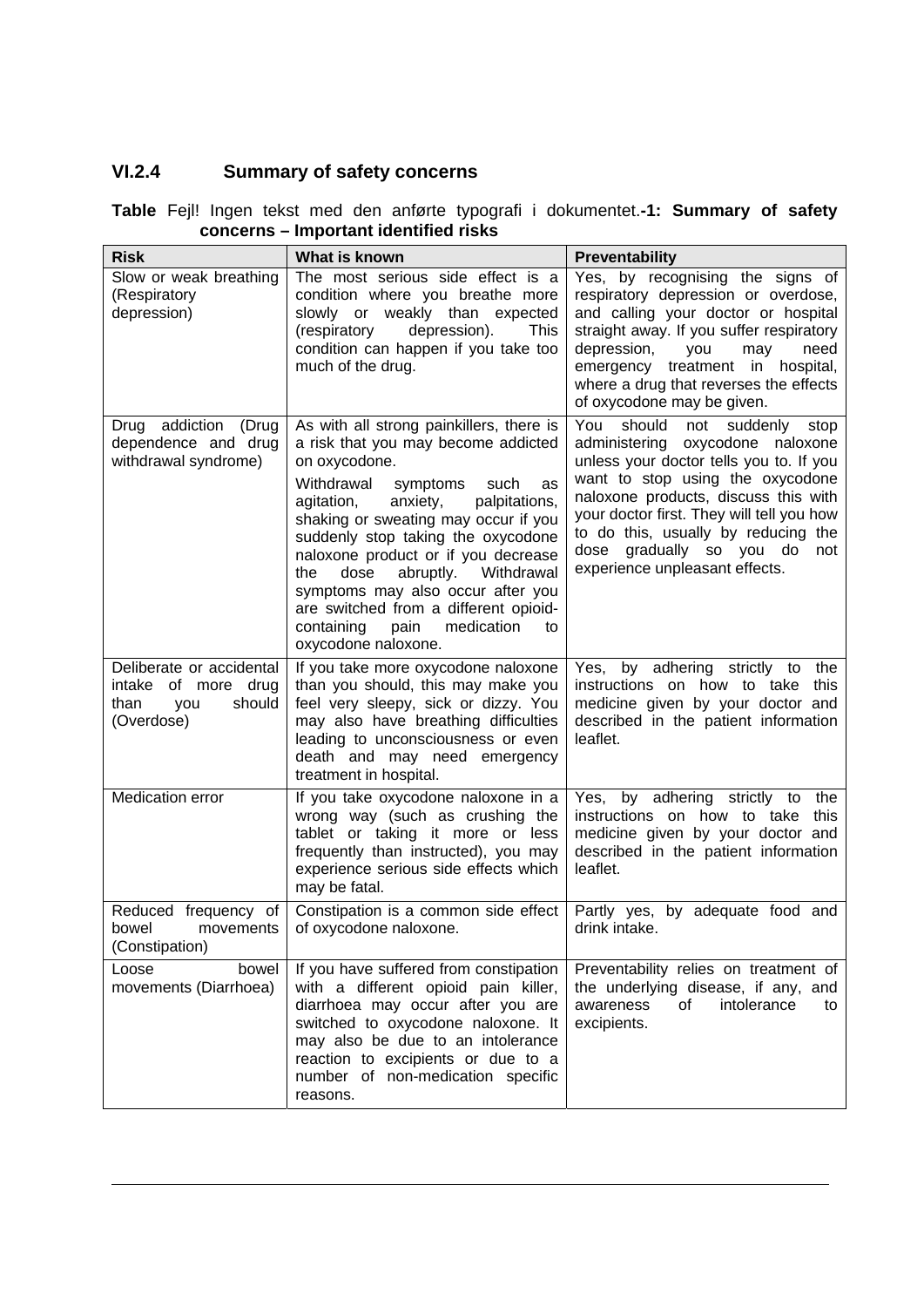#### **Table** Fejl! Ingen tekst med den anførte typografi i dokumentet.**-2: Summary of safety concerns – Important potential risks**

| <b>Risk</b>                                                                                                                                                                             | What is known                                                                                                                                                                                                                                                                                                                                                               |
|-----------------------------------------------------------------------------------------------------------------------------------------------------------------------------------------|-----------------------------------------------------------------------------------------------------------------------------------------------------------------------------------------------------------------------------------------------------------------------------------------------------------------------------------------------------------------------------|
| Intentional excessive and<br>persistent or sporadic use of<br>opioids which<br>may<br>be<br>by<br>accompanied<br>harmful<br>psychological<br>physical or<br>effects (Drug abuse, misuse | Not taking your medication as instructed by your doctor can be<br>dangerous, causing serious problems such as an overdose, which may<br>be fatal.<br>Oxycodone naloxone prolonged release tablets are designed to work<br>properly over 12 hours. If the tablets are crushed, dissolved or chewed,<br>the entire 12 or 24-hour dose may be absorbed rapidly into your body. |
| and diversion)                                                                                                                                                                          | The contents of this formulation should never be injected. This can be<br>dangerous, causing serious problems such as an overdose, which may<br>be fatal.                                                                                                                                                                                                                   |
| problems<br>(Hepatic<br>Liver<br>disorders)                                                                                                                                             | This medicine may sometimes cause mild and self-limited liver<br>problems which are noticed in blood tests. At present oxycodone<br>naloxone is not believed to cause a lasting damage to your liver or any<br>specific serious liver disease.                                                                                                                              |
| Increased risk of withdrawal<br>or overdose in patients with<br>hepatic or renal failure                                                                                                | Whilst there is very limited data suggesting any higher risk in patients<br>with hepatic or renal impairment, doctors prescribing this medication<br>should advise these patients to seek medical attention if overdose or<br>drug withdrawal are suspected.                                                                                                                |
|                                                                                                                                                                                         | If you take more oxycodone naloxone than you should, this may make<br>you feel very sleepy, sick or dizzy. You may also have breathing<br>difficulties leading to unconsciousness or even death and may need<br>emergency treatment in hospital.                                                                                                                            |
|                                                                                                                                                                                         | You should not suddenly stop taking oxycodone naloxone unless your<br>doctor tells you to. If you want to stop using the oxycodone naloxone<br>products, discuss this with your doctor first. They will tell you how to do<br>this, usually by reducing the dose gradually so you do not experience<br>unpleasant effects.                                                  |

#### **Table** Fejl! Ingen tekst med den anførte typografi i dokumentet.**-3: Summary of safety concerns – Missing information**

| <b>Missing information</b>                                   | What is known                                                                                                                                                                                                                                                                                                                                                     |
|--------------------------------------------------------------|-------------------------------------------------------------------------------------------------------------------------------------------------------------------------------------------------------------------------------------------------------------------------------------------------------------------------------------------------------------------|
| Use in children (paediatric<br>patients $<$ 18 years)        | There is limited data on the efficacy and safety of oxycodone naloxone<br>use in children                                                                                                                                                                                                                                                                         |
| Use in pregnant and breast<br>feeding women                  | Do not use oxycodone naloxone products if you are pregnant or<br>breastfeeding unless specifically advised by your doctor. There is limited<br>data on the safety of use of oxycodone naloxone in pregnant women.<br>Oxycodone passes into breast milk, and therefore breast feeding should<br>be discontinued during treatment with oxycodone naloxone products. |
| treatment<br>Lona<br>term<br>in.<br>restless legs syndrome   | There is limited data on the efficacy and safety of treatment of severe<br>restless legs syndrome with oxycodone naloxone for more than<br>12 months.                                                                                                                                                                                                             |
| Use for other conditions than<br>allowed according to<br>the | As for any medicine, oxycodone naloxone should only be used to treat<br>conditions listed in the product label because it is not known whether the                                                                                                                                                                                                                |